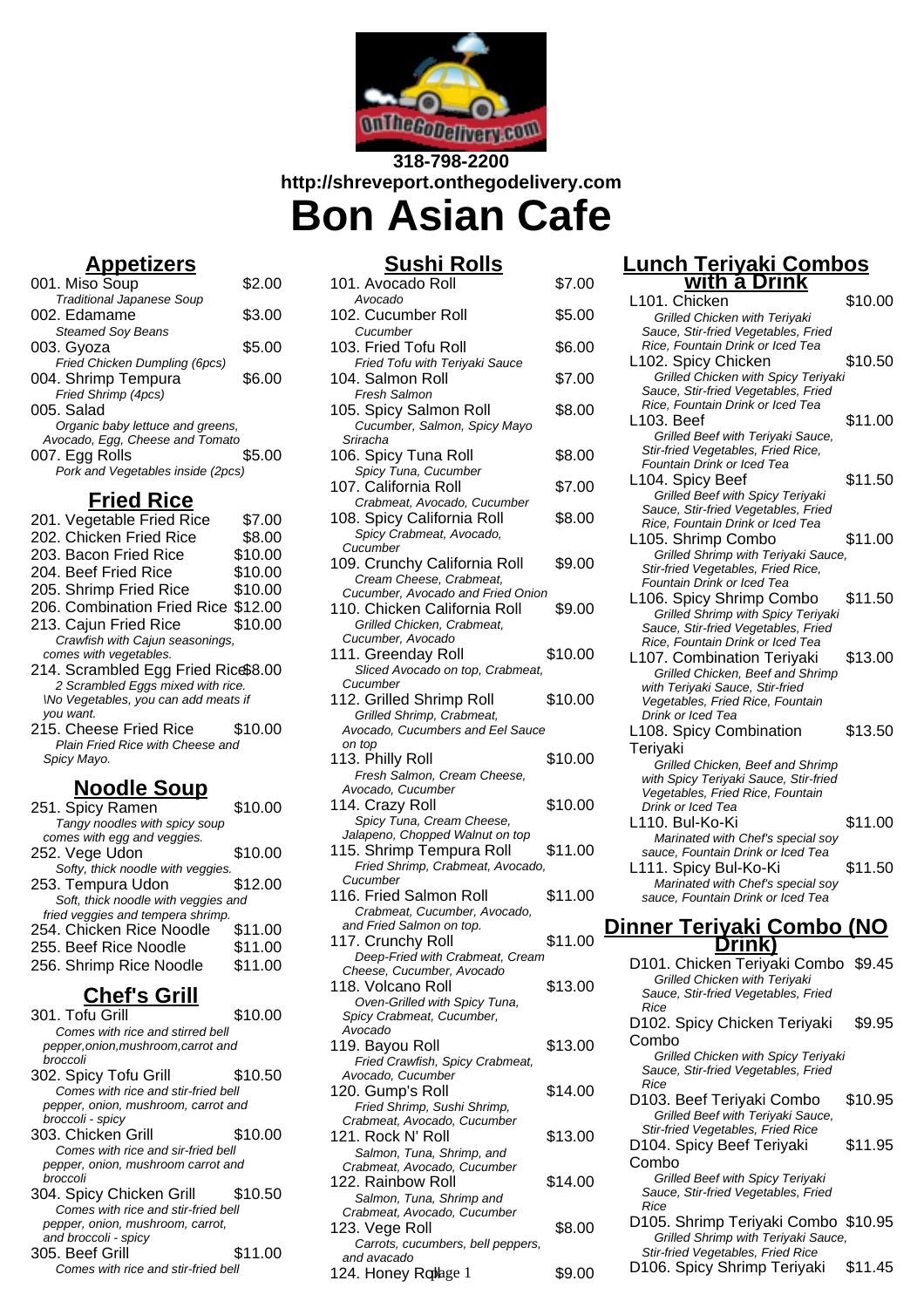pepper, onion, mushroom, carrot and broccoli

- 306. Spicy Beef Grill \$11.50 Comes with rice and stir-fried bell pepper, onion, mushroom, carrot, and broccoli - spicy
- 307. Fish Grill \$12.00 Comes with rice and stir-fried bell pepper, onion, mushroom carrot and broccoli
- 308. Spicy Fish Grill \$12.50 Comes with rice and stir-fried bell pepper, onion, mushroom, carrot, and broccoli - spicy
- 309. Shrimp Grill \$11.00 Comes with rice and stir-fried bell pepper, onion, mushroom, carrot and broccoli
- 310. Spicy Shrimp Grill \$11.50 Comes with rice and stir-fried bell pepper, onion, mushroom, carrot, and broccoli - spicy
- 311. Combination Grill \$13.00 Comes with rice and stir-fried bell pepper, onion, mushroom, carrot and broccoli
- 312. Spicy Combination Grill \$13.50 Comes with rice and stir-fried bell pepper, onion, mushroom, carrot and broccoli - spicy
- 313. Vegetable Grill \$9.00 Variety of Vegetables (Carrots, Cabbages, Onions, Bell Peppers, and Broccoli)

Crabmeat, Cucumber, Avocado, Cream Cheese, with Honey Mustard and Sweet Mayo

- 125. Summer Roll \$9.00 Crabmeat, Cucumber, Avocado, Grilled Chicken with Honey Mustard and Teriyaki on top 126. Funnion Roll \$10.00 Crabmeat, Cucumber, Avocado,
- Teriyaki and Fried Fresh Onion Rings on top 128. Louisiana Roll \$13.00 Spicy Crabmeat, Cucumber,
- Avocado, and Fried Cajun Shrimp with Spicy Mayo & Teriyaki sauce 129. Salvocado Roll \$8.00 Salmon and Avocado
- 130. Lava Roll \$13.00 Spicy crabmeat, cucumber, avocado inside and spicy crabmeat, spicy mayo with Tempura Shrimp on top and baked
- 131. Buildog Roll \$12.00 Fried shrimp, cream cheese, cucumber, avocado, crabmeat inside and spicy mato, sweet mayo on top 132. Baked Salmon Roll \$12.00
- Crabmeat, cucumber, avocado inside and salmon with spicy mayo, sweet mayo on top, baked from grill 133. LSU Roll \$14.00
- Soy paper, grilled chicken, cucumber, avocado inside, deep fried, spicy crabmeat, spicy mayo, teriyaki sauce on top with crunch's 135. Tiger Roll \$14.00
- Crabmeat, cucumber, avocado in side and fresh tuna on top with avocado and jalepenos

#### **Lettuce Wraps**

| 507. Chicken Wrap                    | \$12.00 |
|--------------------------------------|---------|
| Grilled chicken and veggies with     |         |
| cheese on top in a lettuce wrap      |         |
| 508. Beef Wrap                       | \$12.00 |
| Grilled beef and veggies with        |         |
| cheese on top in a lettuce wrap      |         |
| 509. Shrimp Wrap                     | \$12.00 |
| Grilled Shrimp and veggies with      |         |
| cheese on top in a lettuce wrap      |         |
| 510. Combination Wrap                | \$14.00 |
| Grilled Chicken, beef, shrimp all at |         |
| once and veggies with cheese on top  |         |
| in a lettuce wrap                    |         |

### **Southern Style Hot & Spicy**

601. Hot & Spicy Chicken \$12.00 Meats with broccoli, carrot, onion, and bell pepper with special spicy cajun spice. Comes with rice. 602. Hot & Spicy Beef \$12.00 Meat with broccoli, carrot, onion and bell pepper with special spicy cajun spice. Comes with rice. 603. Hot & Spicy Shrimp \$12.00 Meat with broccoli, carrot, onion, and bell pepper with special cajun spice. Comes with rice. 604. Hot & Spicy Combination \$14.00 Meat with broccoli, carrot, onion and bell pepper wiht special spicy cajun spice. Comes with rice.

#### **Sides**

| 701. Steamed Rice                   | \$3.00 |
|-------------------------------------|--------|
| <b>Bowl of Steamed Rice</b>         |        |
| 702. Vegetable Fried Rice           | \$4.00 |
| <b>Bowl of Vegetable Fried Rice</b> |        |

Combo Grilled Shrimp with Spicy Teriyaki Sauce, Stir-fried Vegetables, Fried Rice D107. Combination Teriyaki \$12.95 Grilled Chicken, Beef and Shrimp with Terivaki Sauce, Stir-fried Vegetables, Fried Rice D108. Spicy Combination Teriyaki \$12.95 Grilled Chicken, Beef and Shrimp with Spicy Teriyaki Sauce, Stir-fried Vegetables, Fried Rice, D109. Fried Tilapia Combo \$10.45 Deep-Fried Tilapia with Stir-fried Vegetables, Fried Rice, D110. Bul-Ko-Ki \$11.95 Marinated with Chef's special soy sauce. D111. Spicy Bul-Ko-Ki \$12.45 Marinated with Chef's special soy

#### **Grill Stirred Noodle**

sauce.

| 401. Chicken Noodle                                                        | \$10.00 |
|----------------------------------------------------------------------------|---------|
| Stir-fried noodle with veggies on                                          |         |
| the grill add chicken.                                                     |         |
| 402. Spicy Chicken Noodle                                                  | \$10.50 |
| Stir-fried noodle with veggies on                                          |         |
| the grill add chicken and spicy.                                           |         |
| 403. Beef Noodle                                                           | \$11.00 |
| Stir-fried noodle with veggies on                                          |         |
| the grill add beef.                                                        |         |
| 404. Spicy Beef Noodle                                                     | \$11.50 |
| Stir-fried noodle with veggies on                                          |         |
| the grill add beef and spicy sauce.                                        |         |
| 405. Shrimp Noodle                                                         | \$11.00 |
| Stir-fried noodle with veggies on                                          |         |
| the grill add shrimp.                                                      | \$11.50 |
| 406. Spicy Shrimp Noodle                                                   |         |
| Stir-fried noodle with veggies on<br>the grill add shrimp and spicy sauce. |         |
| 407. Combination Noodle                                                    | \$13.00 |
| Stir-fried noodle with veggies on                                          |         |
| the grill add chicken, beef and shrimp                                     |         |
| 408. Spicy Combination Noodle\$13.50                                       |         |
| Stir-fried noodle with veggies on                                          |         |
| the grill add shrimp and spicy sauce.                                      |         |
| 409. Vege Noodle                                                           | \$9.00  |
| Stir-fried noodle with veggies on                                          |         |
| the grill                                                                  |         |
| 410. Spicy Vegetable Noodle                                                | \$9.50  |
| Stir-fried noodle with veggies on                                          |         |
| the grill with spicy sauce                                                 |         |
| 411. Tofu Noodle                                                           | \$10.00 |
| Stir-fried noodle with veggies on                                          |         |
| the grill add tofu.                                                        |         |
| 412. Spicy Tofu Noodle                                                     | \$10.50 |
| Stir-fried noodle with veggies on                                          |         |
| the grill add tofu and spicy sauce.                                        |         |

#### **Sandwiches and Wraps**

| 501. Ham & Cheese                 | \$7.00 |
|-----------------------------------|--------|
| Comes with lettuce, tomatoes,     |        |
| mayo, and mustard                 |        |
| 503. BLT                          | \$7.00 |
| Bacon with lettuce, tomato, mayo, |        |
| and mustard                       |        |
| 504. Club                         | \$9.00 |
| Turkey, ham, bacon, and lettuce,  |        |
| tomato, mayo and mustard.         |        |
| 505. Turkey & Cheese              | \$7.00 |
| Comes with lettuce, tomatoes,     |        |
| mayo, and mustard                 |        |
| 506. Grilled Chicken Sandwich     | \$9.00 |
| Grilled chicken with lettuce,     |        |
| tomato, honey mustard and mayo.   |        |
|                                   |        |

**Breakfast Extra Sauce**